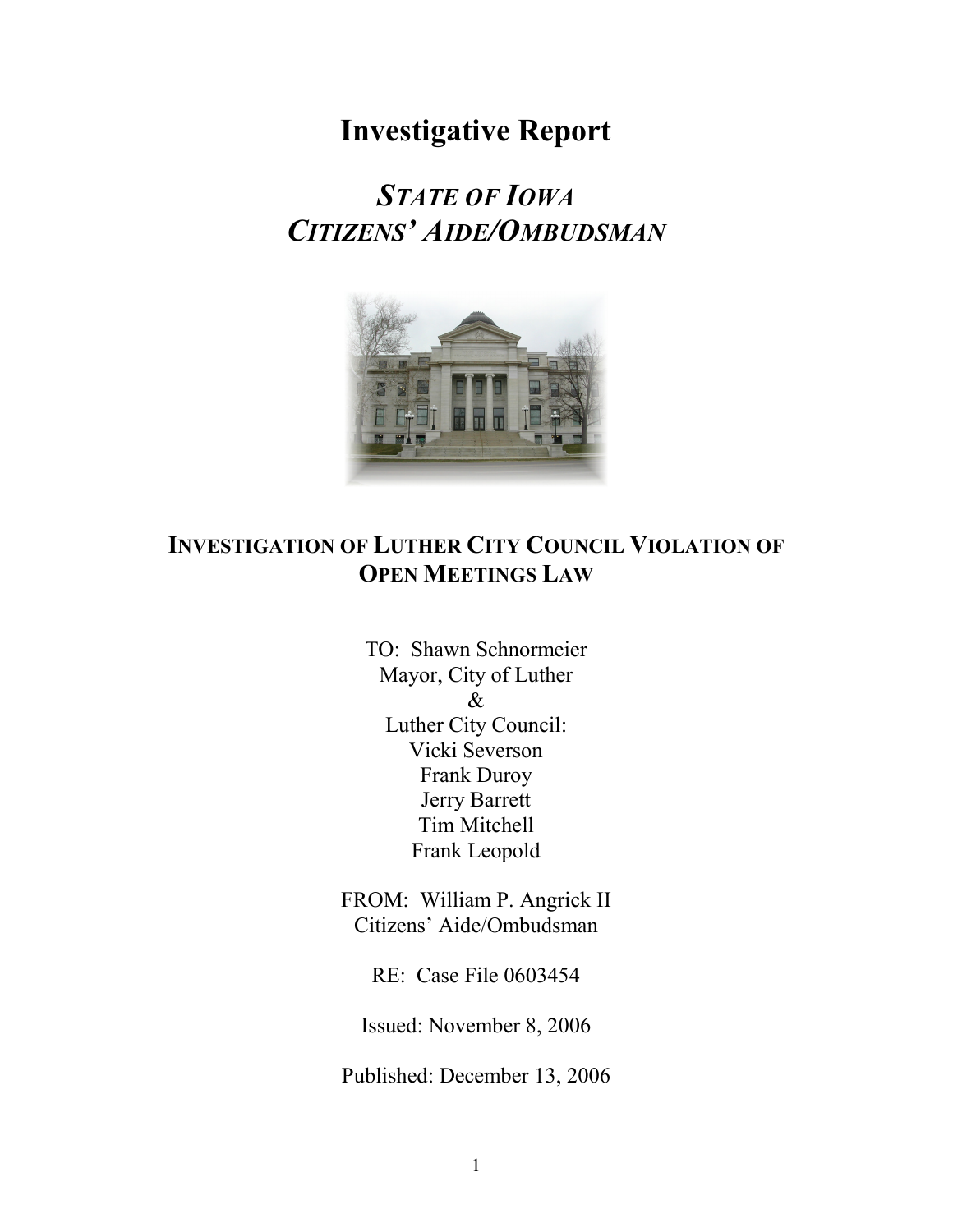### **Ombudsman's Role and Process**

The Office of Citizens' Aide Ombudsman (Ombudsman) is an independent and impartial agency within the legislative branch of Iowa state government. Its powers and duties are stated in Iowa Code chapter 2C.

The Ombudsman investigates complaints about Iowa state and local government agencies. The investigation can determine whether agency action is contrary to law, rule, or policy, or is unreasonable, unfair, inconsistent, oppressive, in error or otherwise objectionable. After completing an investigation, the Ombudsman may issue a report to the agency stating the findings, conclusions, and any recommendations for improving agency laws, policies or practices. Before publishing the report, the Ombudsman provides the agency the opportunity to reply, and appends the unedited reply to the report.

### **Allegations**

The Ombudsman received a complaint on August 29, 2006 alleging violations of the Iowa Open Meetings Law by the Luther City Council (Council) in its meeting on August 2, 2006. Based upon my review of the complaint, I identified the following allegations for investigation:

- The Council violated Iowa Code section 21.5 by failing to announce the reason for the closed session held August 2, 2006.
- The Council violated Iowa Code section 21.4 by failing to announce the closed session on the August 2, 2006 meeting agenda.
- The Council violated Iowa Code section 21.5 by holding a closed session for an impermissible reason.
- The Council violated Iowa Code section 21.5(2) by discussing unrelated issues in the closed session.

#### **Investigation**

The investigation was assigned to Assistant Ombudsman, Linda Brundies. The Ombudsman interviewed the City Clerk and Mayor, examined records provided by the City Clerk, including a transcript of the Council's August 2, 2006 closed session. The Ombudsman also reviewed relevant Iowa law, including statutes, the Attorney General's opinions and "Sunshine Advisory" bulletins.

#### **Findings, Analysis, and Conclusions**

*1. Failure to announce the reason for the closed session held August 2, 2006.*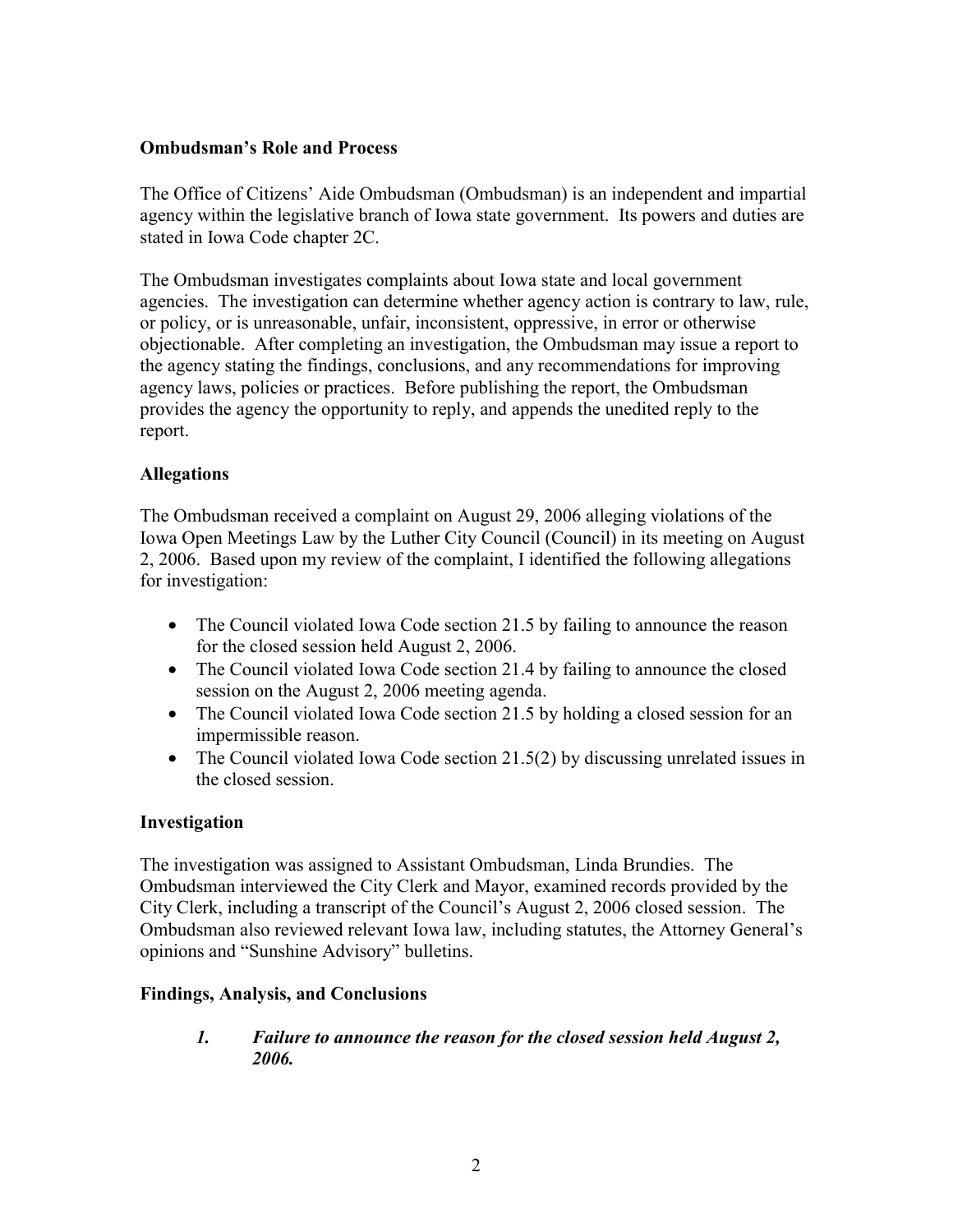The violation took place at the August 2, 2006 Council meeting. The applicable section of the minutes read as follows:

Councilperson Severson: I move that we go into executive session.

Councilperson Duroy: 2nd

Mayor: All in favor?

Councilperson Duroy: aye

Councilperson Barret: aye

Councilperson Severson: aye

Councilperson Leopold: Why are we going into executive session? What is this about?

Councilperson Severson: I'll tell you when we get into executive session.

Councilperson Leopold: Well I'm not going to vote on it when I don't know what I'm voting on.

Councilperson Severson: In the executive session I will state what it is about. I moved that we go into executive session and it's been second and voted on.

Mayor: We didn't have this on the agenda.

At the beginning of the closed session, Councilperson Severson announced the purpose of the closed session was to discuss people talking at the meetings. The minutes of the August 2, 2006 meeting reflect the reason the Council went into closed session only because your City Clerk transcribed the tape and inserted the transcription in the minutes.

Iowa Open Meetings Law (Iowa Code Chapter 21) requires the following of the Council when going into closed session.

21.5 Closed session.

…..2. The vote of each member on the question of holding the closed session and the reason for holding the closed session by reference to a specific exemption under this section shall be announced publicly at the open session and entered in the minutes. A governmental body shall not discuss any business during a closed session which does not directly relate to the specific reason announced as justification for the closed session.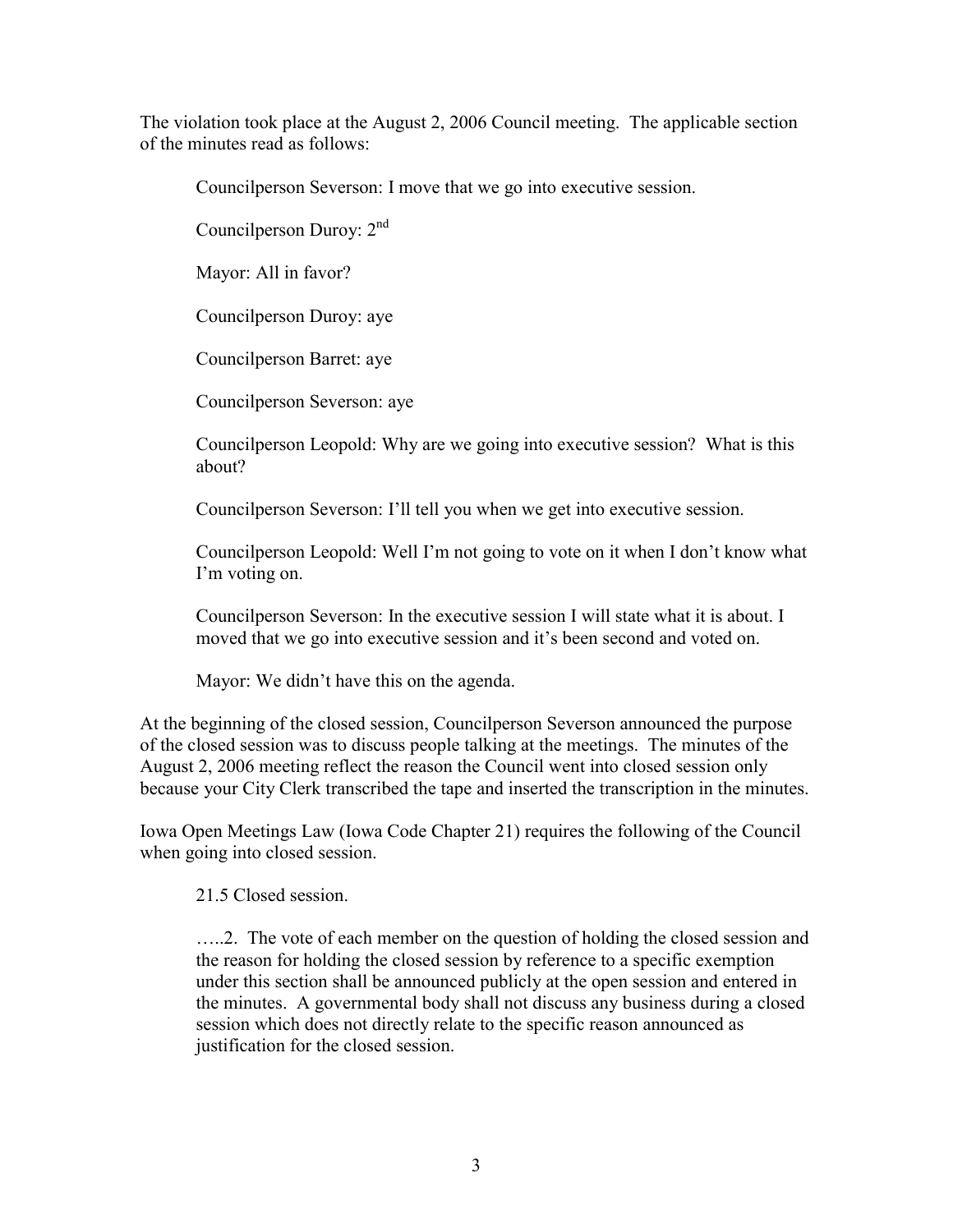A Sunshine Advisory issued by the Iowa Attorney General's office in July of 2002 (Appendix A) provides commentary on the above section. This particular Sunshine Advisory discusses, "Closed Governmental Meetings: Know the Nuts and Bolts for Closed Sessions" and states, in part, the following:

Here are the steps government bodies must take for a meeting to be closed:

- Check the statute. Open meetings only can be closed for 10 specific reasons set out in the law, such as discussion of pending litigation or certain personnel issues. If none of the law's reasons apply, the session may not be closed.
- Announce the reason. The governmental body must publicly announce the reason for closing the meeting and record the reason in the minutes.

I conclude the City Council failed to follow the proper procedure outlined in Iowa Code section 21.5 to have a closed session.

# *2. The closed session was not on the meeting agenda.*

Iowa Open Meetings Law requires the following regarding public notice of meetings:

# 21.4 PUBLIC NOTICE.

 1. A governmental body, except township trustees, shall give notice of the time, date, and place of each meeting, and its tentative agenda, in a manner reasonably calculated to apprise the public of that information. Reasonable notice shall include advising the news media who have filed a request for notice with the governmental body and posting the notice on a bulletin board or other prominent place which is easily accessible to the public and clearly designated for that purpose at the principal office of the body holding the meeting, or if no such office exists, at the building in which the meeting is to be held.

 2. Notice conforming with all of the requirements of subsection 1 of this section shall be given at least twenty-four hours prior to the commencement of any meeting of a governmental body unless for good cause such notice is impossible or impractical, in which case as much notice as is reasonably possible shall be given. Each meeting shall be held at a place reasonably accessible to the public, and at a time reasonably convenient to the public, unless for good cause such a place or time is impossible or impractical. Special access to the meeting may be granted to persons with disabilities. When it is necessary to hold a meeting on less than twenty-four hours' notice, or at a place that is not reasonably accessible to the public, or at a time that is not reasonably convenient to the public, the nature of the good cause justifying that departure from the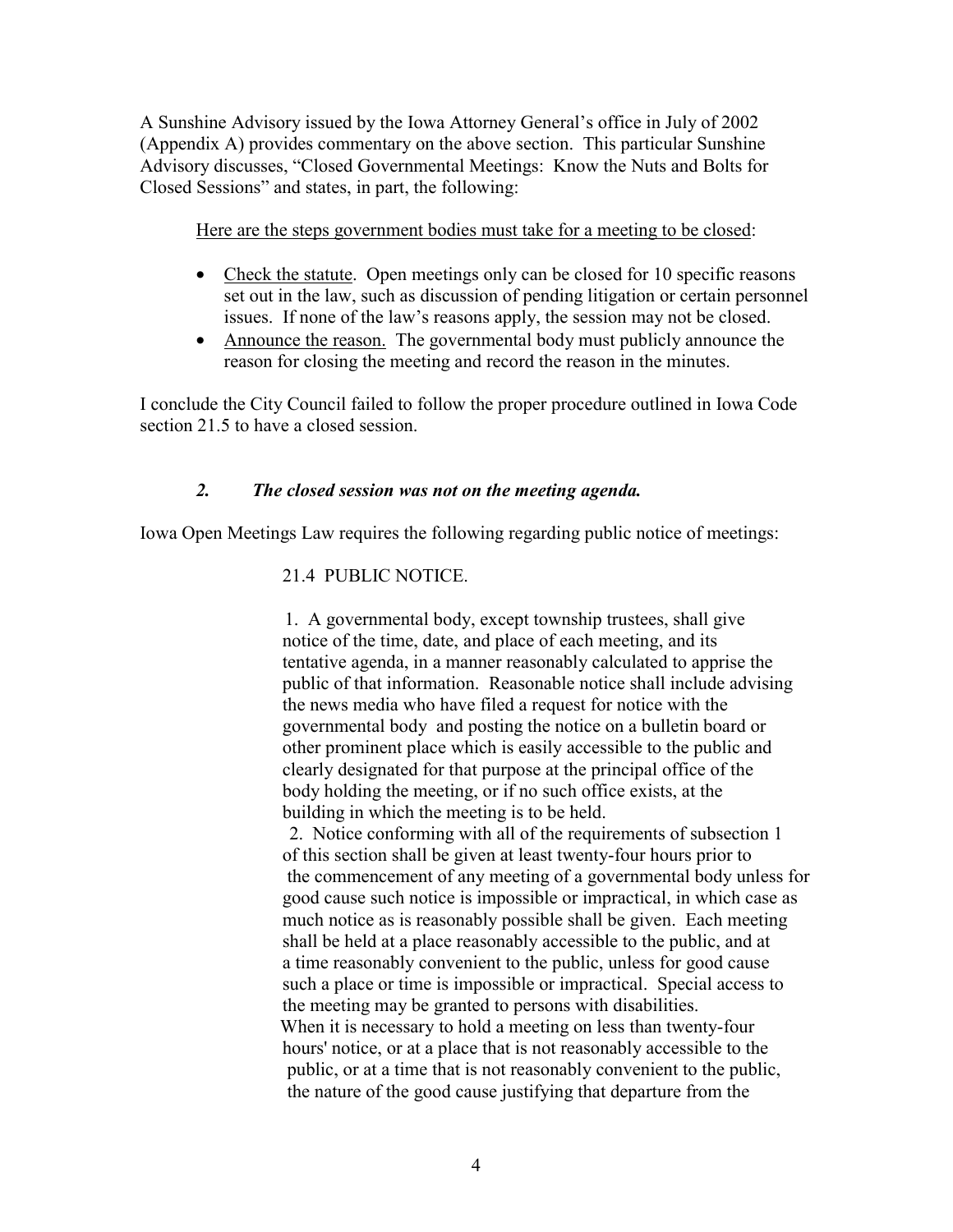normal requirements shall be stated in the minutes.

This legal requirement applies to matters to be discussed in closed sessions. The closed session was not on the agenda and it should have been. See July 2004 Iowa Attorney General Sunshine Advisory (Appendix B). I conclude the Council did not place the closed session on the agenda as required by Iowa Code section 21.4.

### *3. The closed session was held for an impermissible reason.*

Iowa Code section 21.5 specifically states the permissible reasons for holding a closed session.

### 21.5 CLOSED SESSION.

 1. A governmental body may hold a closed session only by affirmative public vote of either two-thirds of the members of the body or all of the members present at the meeting. A governmental body may hold a closed session only to the extent a closed session is necessary for any of the following reasons:

a. To review or discuss records which are required or authorized by state or federal law to be kept confidential or to be kept confidential as a condition for that governmental body's possession or continued receipt of federal funds.

b. To discuss application for letters patent.

c. To discuss strategy with counsel in matters that are presently in litigation or where litigation is imminent where its disclosure would be likely to prejudice or disadvantage the position of the governmental body in that litigation.

d. To discuss the contents of a licensing examination or whether to initiate licensee disciplinary investigations or proceedings if the governmental body is a licensing or examining board.

 e. To discuss whether to conduct a hearing or to conduct hearings to suspend or expel a student, unless an open session is requested by the student or a parent or guardian of the student if the student is a minor.

 f. To discuss the decision to be rendered in a contested case conducted according to the provisions of chapter 17A.

 g. To avoid disclosure of specific law enforcement matters, such as current or proposed investigations, inspection or auditing techniques or schedules, which if disclosed would enable law violators to avoid detection.

 h. To avoid disclosure of specific law enforcement matters, such as allowable tolerances or criteria for the selection, prosecution or settlement of cases, which if disclosed would facilitate disregard of requirements imposed by law.

 i. To evaluate the professional competency of an individual whose appointment, hiring, performance or discharge is being considered when necessary to prevent needless and irreparable injury to that individual's reputation and that individual requests a closed session.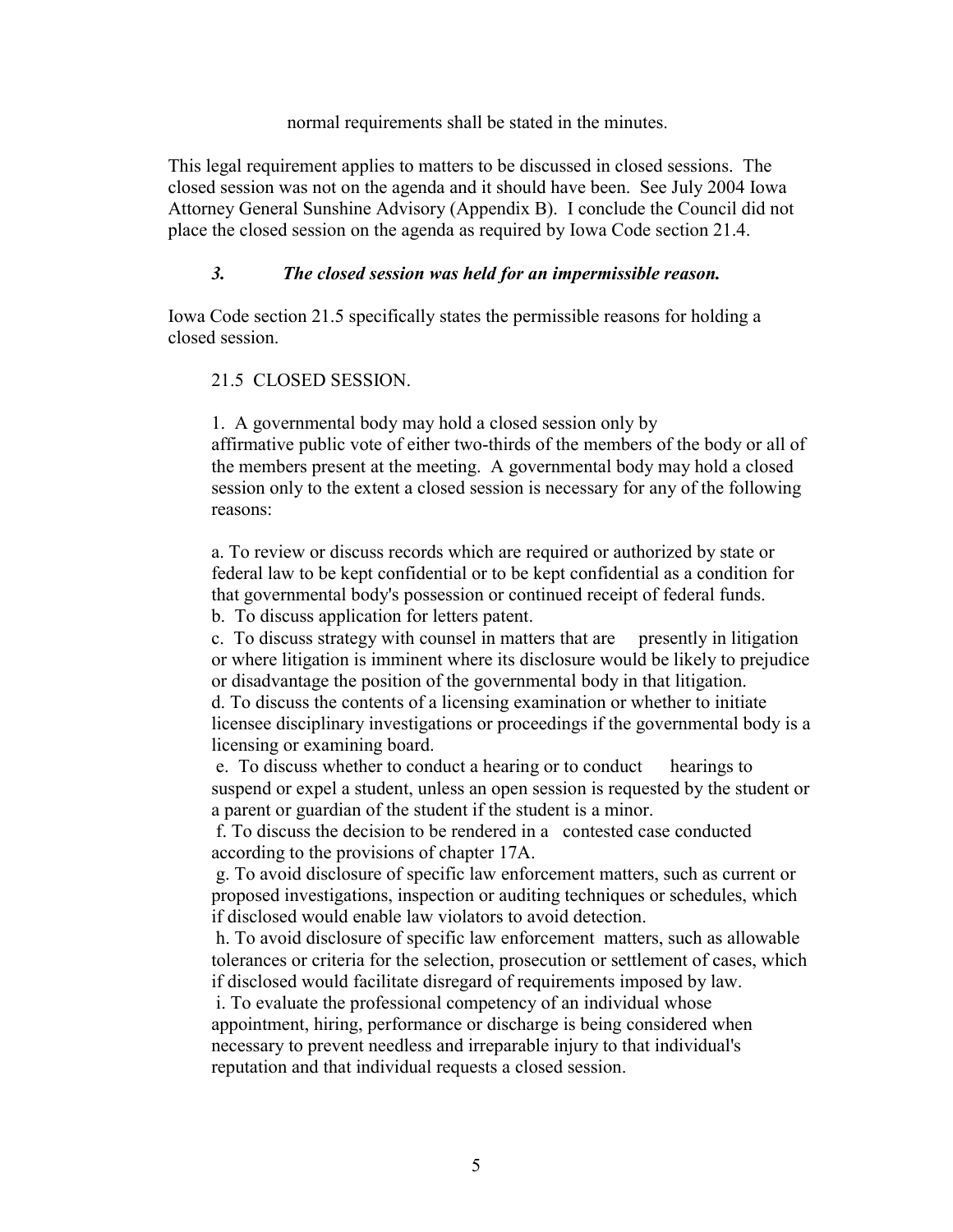j. To discuss the purchase of particular real estate only where premature disclosure could be reasonably expected to increase the price the governmental body would have to pay for that property. The minutes and the tape recording of a session closed under this paragraph shall be available for public examination when the transaction discussed is completed. k. To discuss information contained in records in the custody of a public airport, municipal corporation, municipal utility, jointly owned municipal utility, or rural water district organized under chapter 357A, that are confidential records pursuant to section 22.7, subsection 46. This paragraph is repealed effective June 30, 2007.

The Council's closed session on August 2, 2006 did not meet any of the above exceptions. I conclude the Council did not have a proper reason, as provided under Iowa Code section 21.5, to have a closed session. Discussion of the manner in which people talk at meetings is not a permissible reason to hold a closed session.

#### *4. Unrelated issues were discussed in the closed session.*

The transcript of the closed session reveals the Council discussed issues unrelated to the stated reason for holding the closed session. The applicable portion of the transcript reads as follows:

> Councilperson Severson: I do have another item of concern here, Ah the demolition of the school, the people feeding the firefighters, why aren't we just paying for that?

Councilperson Leopold: I asked the same question.

Councilperson Severson: I'm concerned about that because I think it's wonderful that people want to help. I love that, but I have a project that's even better that they could help with and that would be getting an auto defibrillator. That we could have at the town hall. I've got a call in to Lou Grecko about it. That would be something that would benefit us and not Ken Howe.

Councilperson Leopold: Well from what I understand they kept track of who donated what and so if we go with my suggestion is, that we still bill Ken Howe for this. That the people that did donate get it back. Financially we aren't doing that well but I don't think it's going to hurt if they are willing to help us out. Get through it and then give them a chance to take that money back to the option to do something else with it, like the auto defibrillator.

Councilperson Severson: We all know how far away from rescue (disrupted)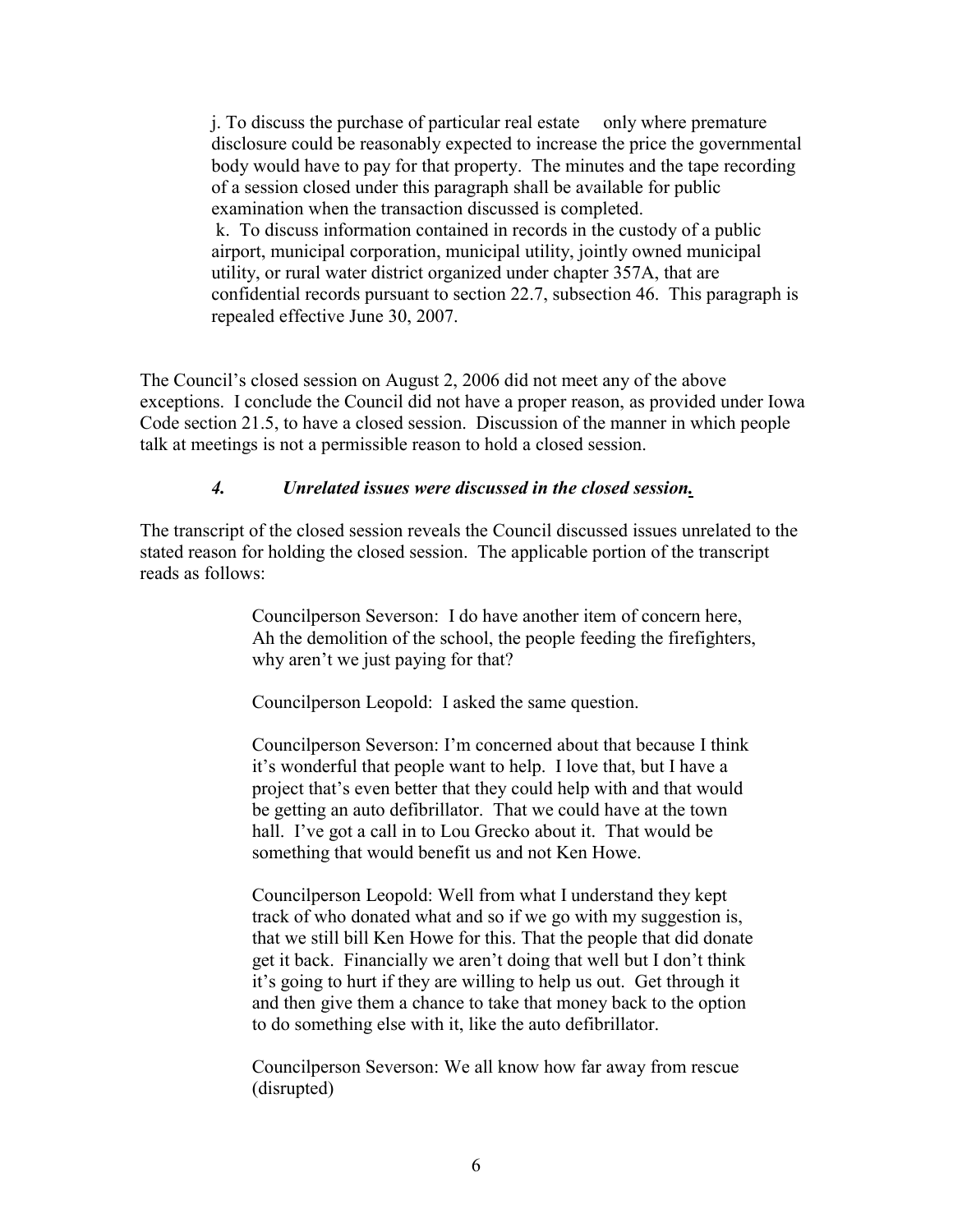Mayor: After the meeting I was approached about the bill for the food and I wasn't sure if the council made a decision as far as everything Mark had presented. They had an idea to obtain donations. I said; well I assume the city would take responsibility for paying since I'm unsure right now, if you want to get donations, if we do something different we can always give the money back, that's always a possibility.

Councilperson Leopold: But it's an encouraging thing..(disrupted)

Councilperson Severson: It's, It's good that they want to help, I think that's wonderful, but, but, I think we as a council it, it should be kinda our duty to help guide people into something that will benefit us. I know getting rid of the school yea, indirectly it helps everyone but doing something that really effects the health and welfare of our community that's what, you hope they would understand. I am certainly not putting anybody down, I'm not saying that's dumb, no, it's just that when you start getting involved in some volunteer things, sometimes you need a little guidance to direct you in that area. In a more advantageous manner. You know, yeh, yeh, something positive just for our community. You know that's the important thing. It's got to be Luther first and Ken Howe second, so (inaudible) I felt we really had to get together on this um, I have to say this is probably the best together I've felt all of us for a long time, so I'm glad we did this.

Iowa Code section 21.5 (2) states, "… A governmental body shall not discuss any business during a closed session which does not directly relate to the specific reason announced as justification for the closed session."

The Council discussed feeding the fire fighters and taking donations for an auto defibrillator. I find the Council discussed topics other than the restrictions on people talking at council meetings. I conclude these discussions were in violation of Iowa Code section 21.5(2).

#### **Recommendations**

I make the following recommendations to improve the Council's conduct of meetings:

1. The Council did not enter into closed session properly. I recommend the Council ensures it states the reason for entering a closed session before entering the closed session. The Council should also ensure the minutes accurately record these procedures.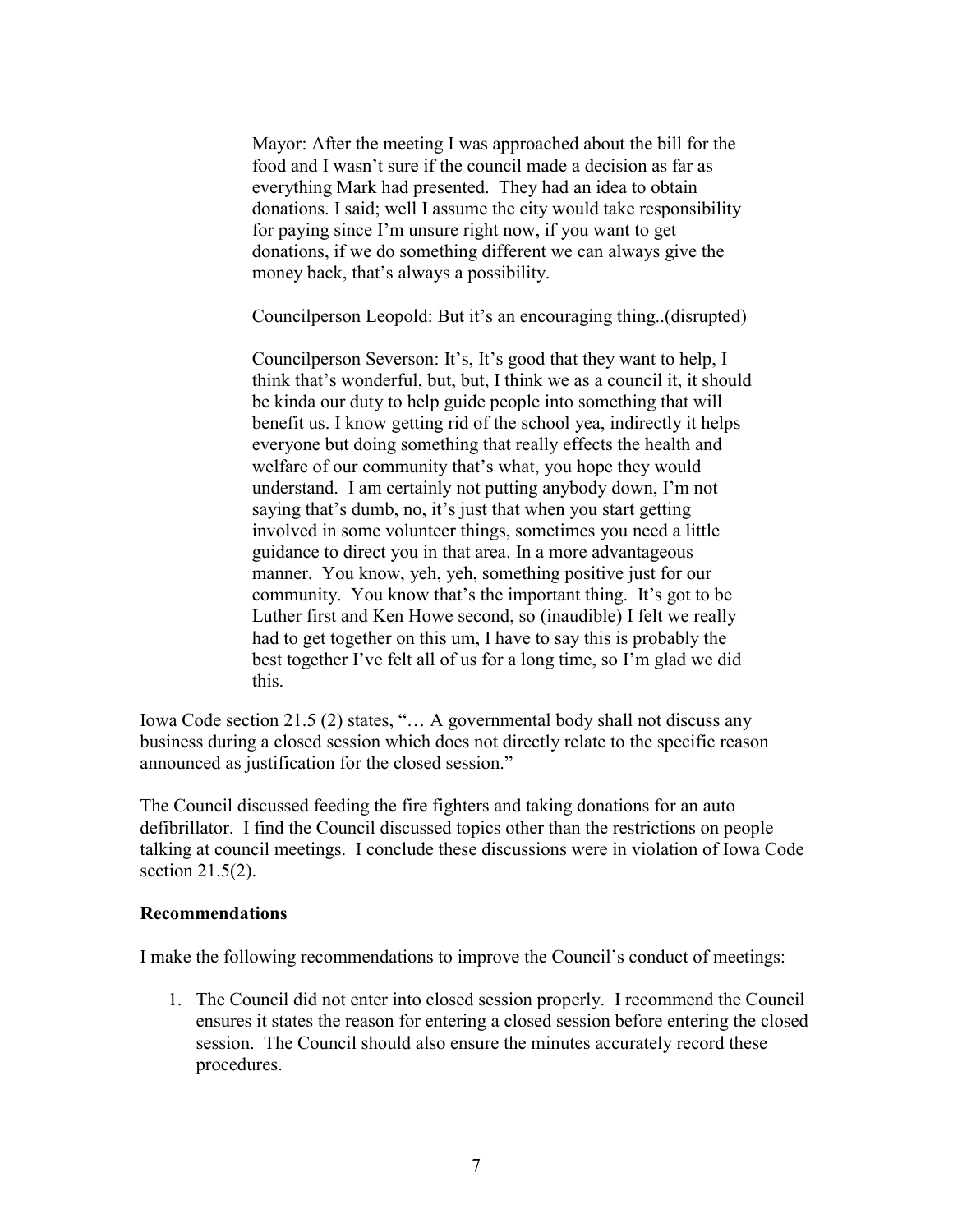- 2. The Council discussed unrelated issues during a closed session. I recommend the Council ensures it only discusses issues during closed session stated in the reasons for going into closed session. After discussing the stated issue, no additional issues should be discussed and the Council should properly end the closed session.
- 3. The Open Meetings Law only allows discussion of certain topics during closed sessions. Consideration of when and for how long citizens may speak at meetings is not a permissible reason for a closed session. I recommend the Council ensures closed sessions are held only for reasons allowed by law.
- 4. The Council acted contrary to law when it failed to provide notice of the closed session on the agenda. I recommend the Council ensures the agenda contain sufficient information to inform the public of proposed actions and matters to be discussed at the meeting.
- 5. It is the Council's responsibility to be knowledgeable about the Iowa Open Meetings Law and Iowa Open Records Law, Chapters 21 and 22 of the Iowa Code, respectively. Relying solely on the legal council's advice will not shield the government body from liability if the body fails to follow these laws. I recommend the Council ensures members obtain that knowledge.

I am providing you with the following resources to assist the Council with ongoing education and training on the Council's responsibilities regarding Public Records and Open Meetings laws:

- Ten copies of the "Iowa Open Meetings, Open Records Handbook" published by the Iowa Freedom of Information Council.
- The Iowa Attorney General's office publishes monthly bulletins called Sunshine Advisories, which I have cited throughout this letter, to advise citizens and government officials about their rights and responsibilities regarding Iowa Open Meeting's Law and Public Records Law. These bulletins are available at: [http://www.state.ia.us/government/ag/Sunshine\\_adv/sunshine.html](http://www.state.ia.us/government/ag/Sunshine_adv/sunshine.html)
- If the City is a member of the Iowa League of Cities, utilize the training resources and publications available from this organization.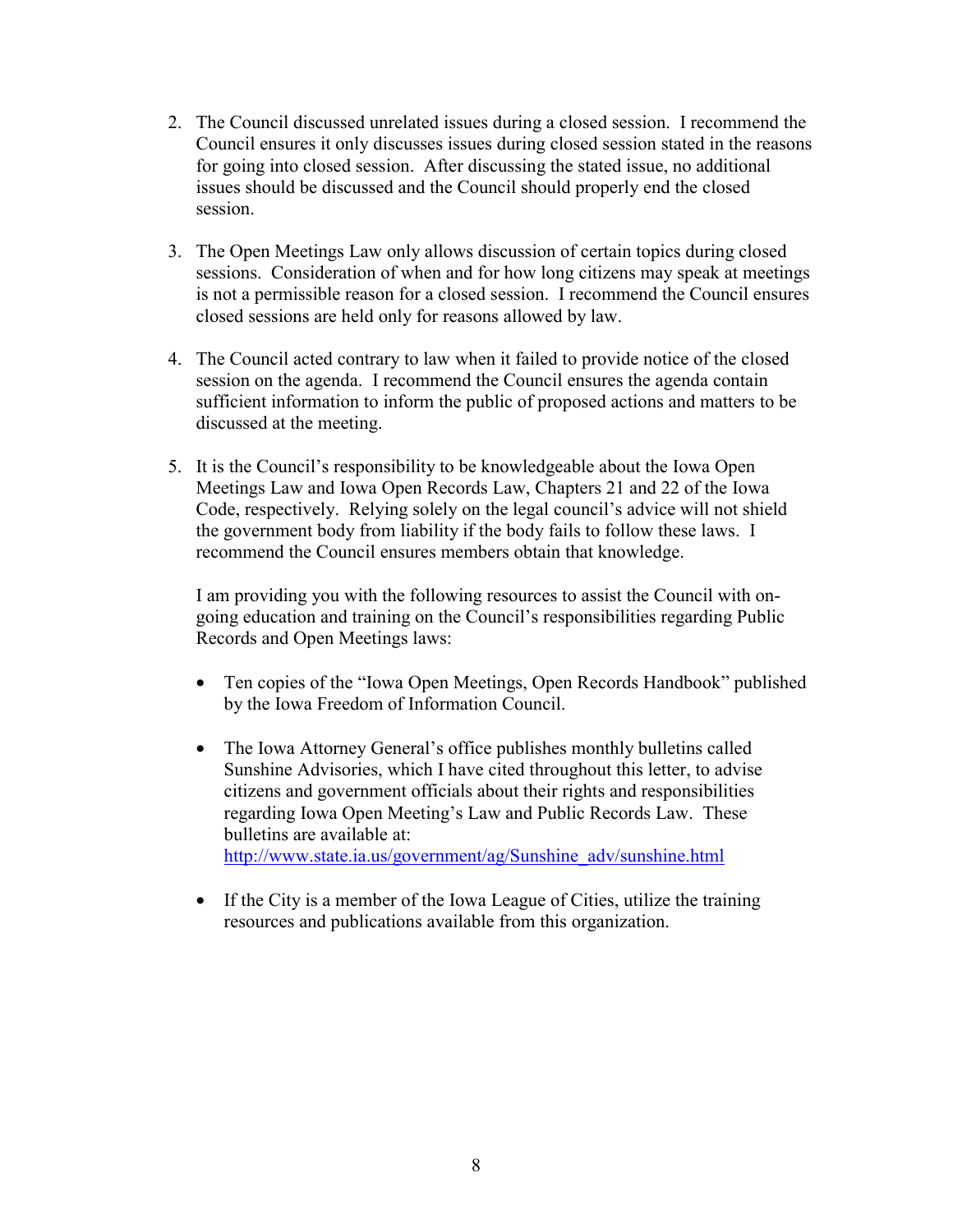*REPLY* 

William P. Angrick II Citizens' Aide/Ombudsman **Capitol Complex** Des Moines, Iowa 50319

**RE: Case File 0603454** 

Mr. Angrick,

I would like to respond to your investigation of the Luther City Council violation of the Open Meetings Law. I do understand my responsibility in the above action. I realize that I should have simply listened to the reason for the closed meeting and researched in my Municipal Policy Leaders Handbook before I responded. I can not make any excuses for my actions and I understand that I should have moved to close the session before I discussed any further business.

I will read the handbook on Open Meetings that was included in your mailing. I have also recently learned that the League of Cities is a good source of information. I am sorry that you have had to become involved. I will do everything in my power to keep Luther Council meetings running correctly.

Respectfully,

Frank Chaptelf<br>Frank Leopold, Luther City Council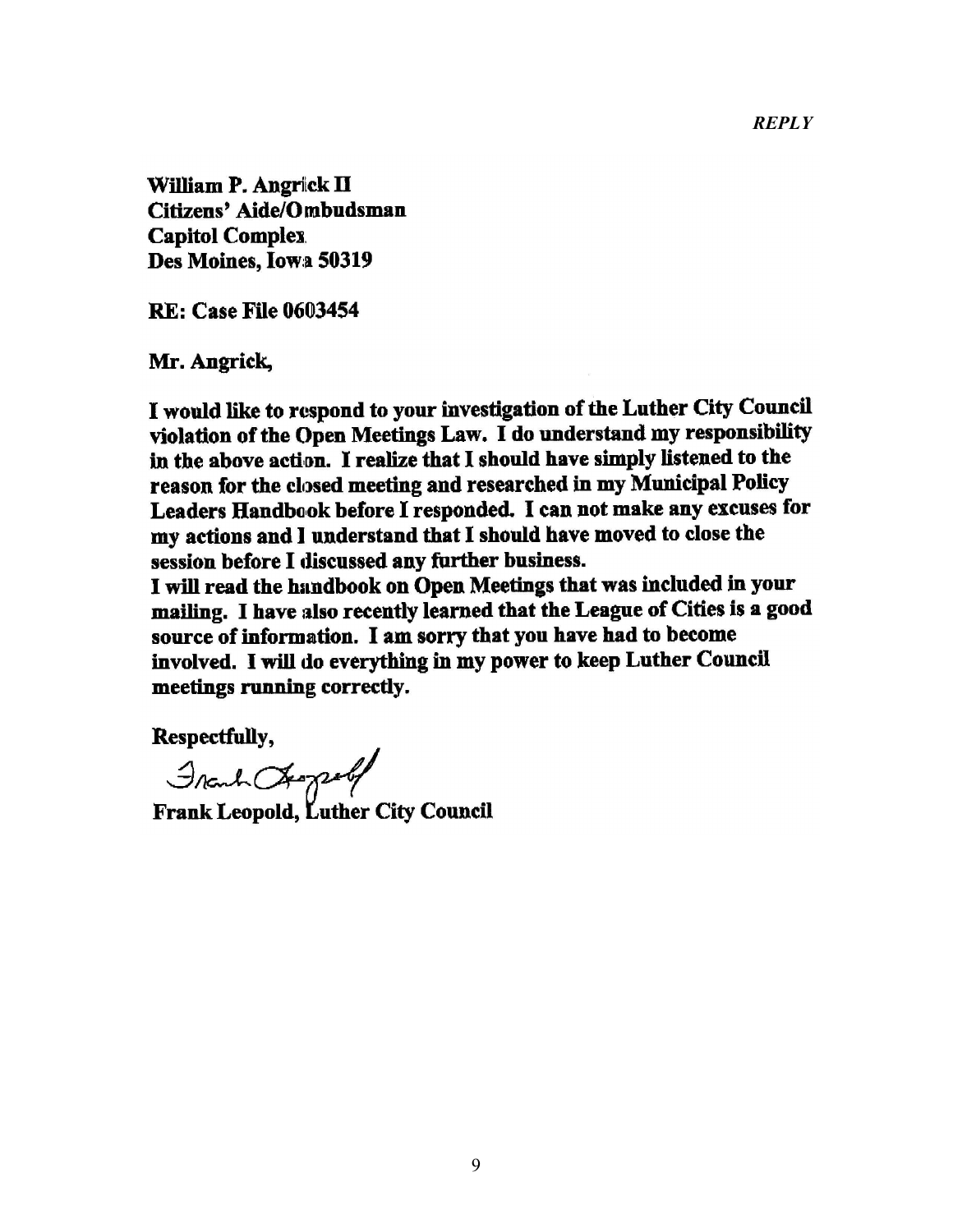# **Ombudsman's Comment**

The Ombudsman sent Luther Mayor, Shawn Schnormeier, Council Members Vicky Severson, Frank Leopold, Frank DuRoy, Jerry Barrett and Tim Mitchell each a "Notice of Intent to Reply" form together with the Report on November 8, 2006. The Ombudsman offered them the opportunity to reply within 30 days from the date they received the Report. Mr. Leopold returned the Notice of Intent to Reply form and his reply on November 18, 2006. Frank DuRoy returned the "Notice of Intent to Reply" form indicating he chose not to reply. No reply was received from any of the other Council Members or Mayor Schnormeier.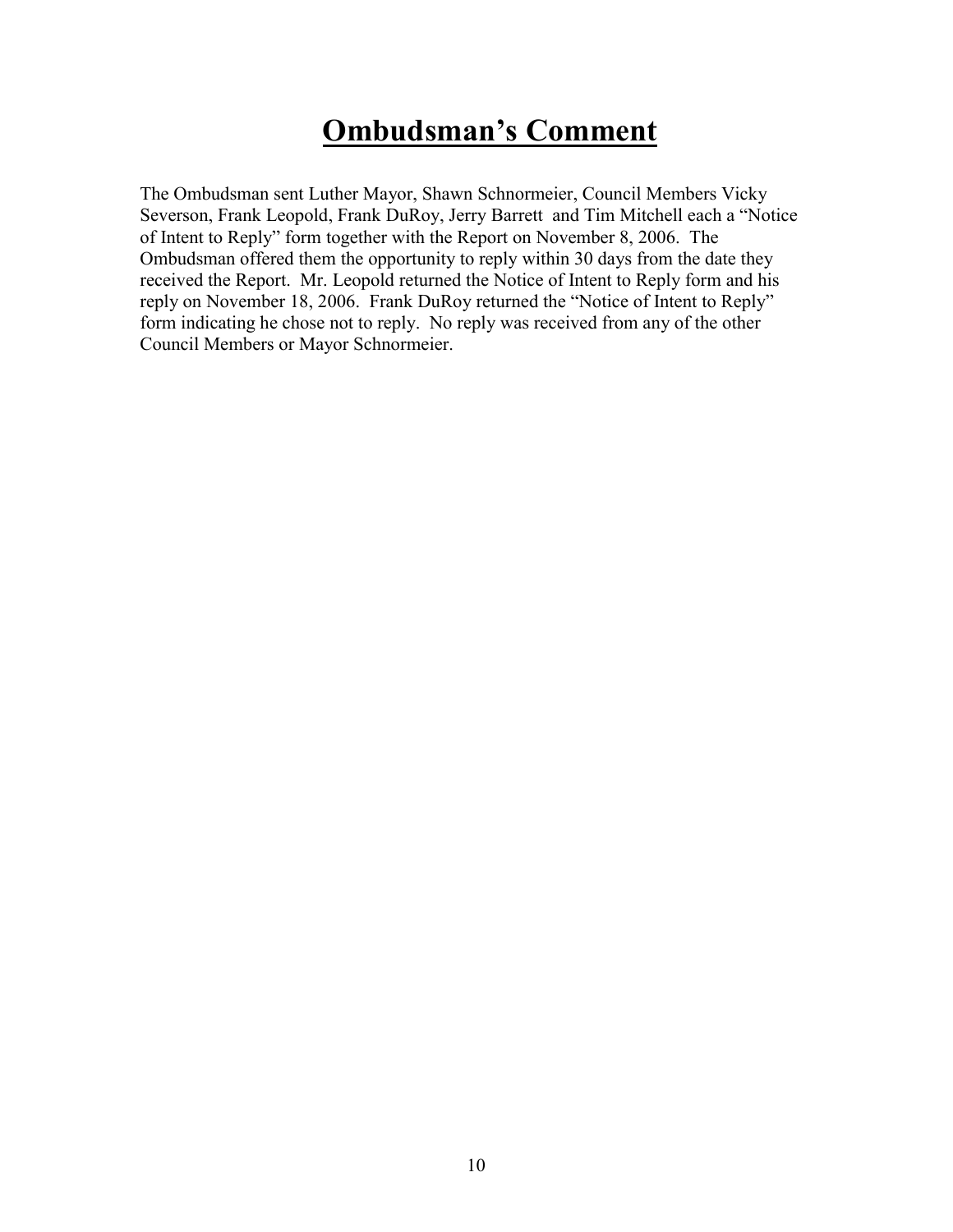**Sunshine Advisory Bulletin** 

A Bulletin on Iowa Open Meetings and Public Records Laws By Attorney General Tom Miller -- July 2002

### **Closed Governmental Meetings: Know the Nuts and Bolts for Closed Sessions**

**\_\_\_\_\_\_\_\_\_\_\_\_\_\_\_\_\_\_\_\_\_\_\_\_\_\_\_\_\_\_\_\_\_\_\_\_\_\_\_\_\_\_\_\_\_\_\_\_\_\_\_\_\_\_\_\_\_\_\_\_\_\_\_\_\_\_\_\_\_\_\_\_** 

Closed sessions are serious business: the public is asked to leave so that a council, board, commission or other governmental body can hold discussions behind closed doors. Iowa's Open Meetings Law, Iowa Code Ch. 21, spells out very specific rules. Here are steps government bodies must take for a meeting to be closed:

- **Check the statute**. Open meetings only can be closed for 10 specific reasons set out in the law, such as discussion of pending litigation or certain personnel issues. If none of the law's reasons apply, the session may not be closed.
- **Announce the reason**. The governmental body must publicly announce the reason for closing the meeting and record the reason in the minutes.
- **Take a vote**. Closing requires an affirmative vote of two-thirds of the members, or all members present. For example, a five-member body needs either 4 votes to close (twothirds of all the members) or 3 votes (if only three are present and three is a quorum.)
- **Keep records**. The governmental body must keep detailed minutes and must tape-record the closed session. Detailed minutes must record who is present, all discussion, and any action taken. The minutes and tape are sealed and only can be opened under a court order.
- **Stay focused**. A closed session is authorized only to the extent necessary for the reason cited. There must not be discussion of other matters.
- **Return to open session for final action**. Final action only can be taken in open session. For any final decision, a motion and vote must be done in open session.

#### **Be vigilant about "what goes on behind closed doors."**

Citizens who have inquiries or complaints about public records or open meetings may call the Iowa Citizens' Aide/Ombudsman Office - toll-free at 888-IA-OMBUD (888-426- 6283.)

"Sunshine Advisory" bulletins are designed to give information on Iowa's public records and open meetings laws - our "Sunshine Laws." Local officials should obtain legal advice from their counsel, such as the city or county attorney

Iowa Attorney General's Office: Hoover Building, Des Moines, Iowa 50319.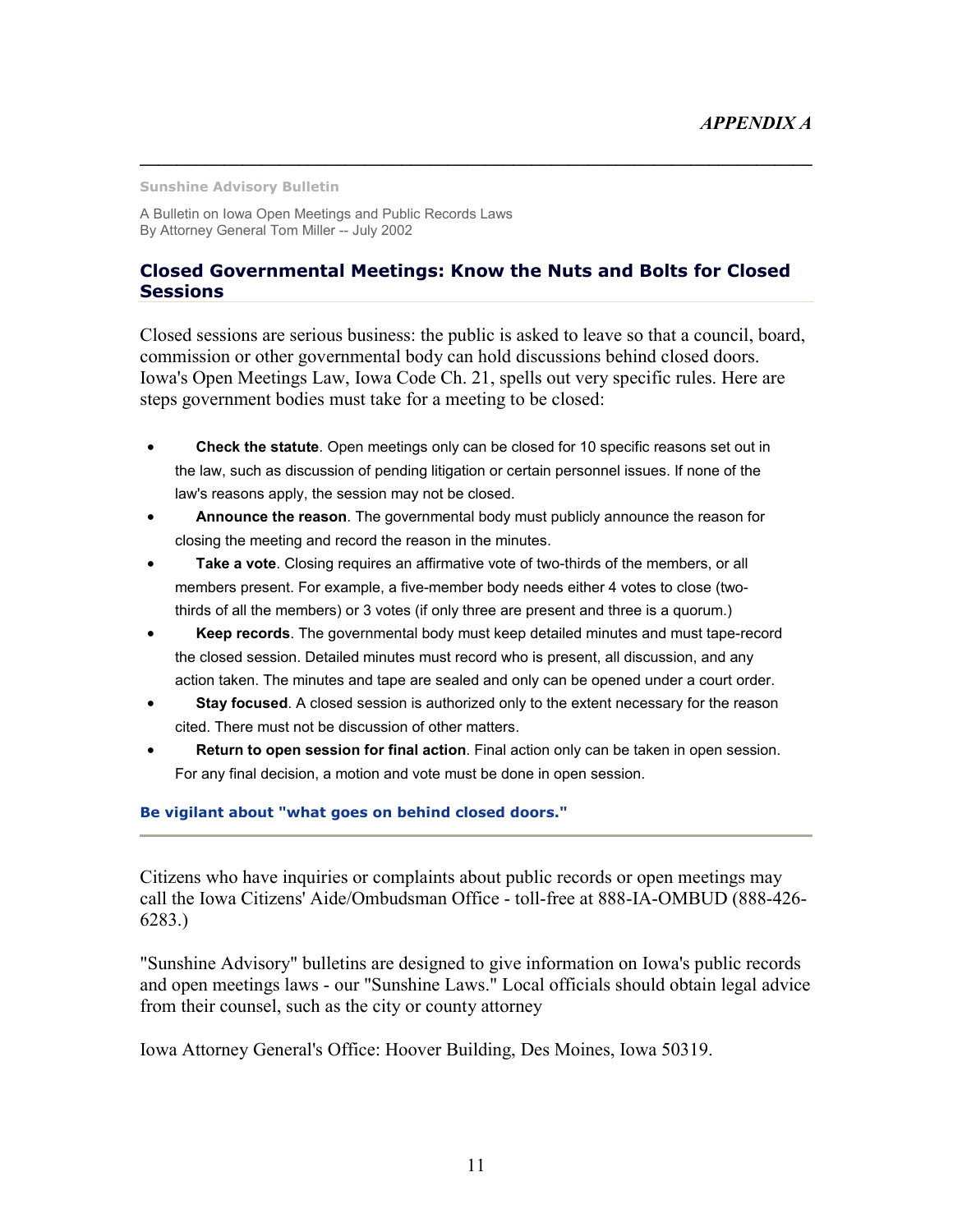On the Web: www.lowaAttorneyGeneral.org. Sunshine Advisories are a general resource for government officials and citizens.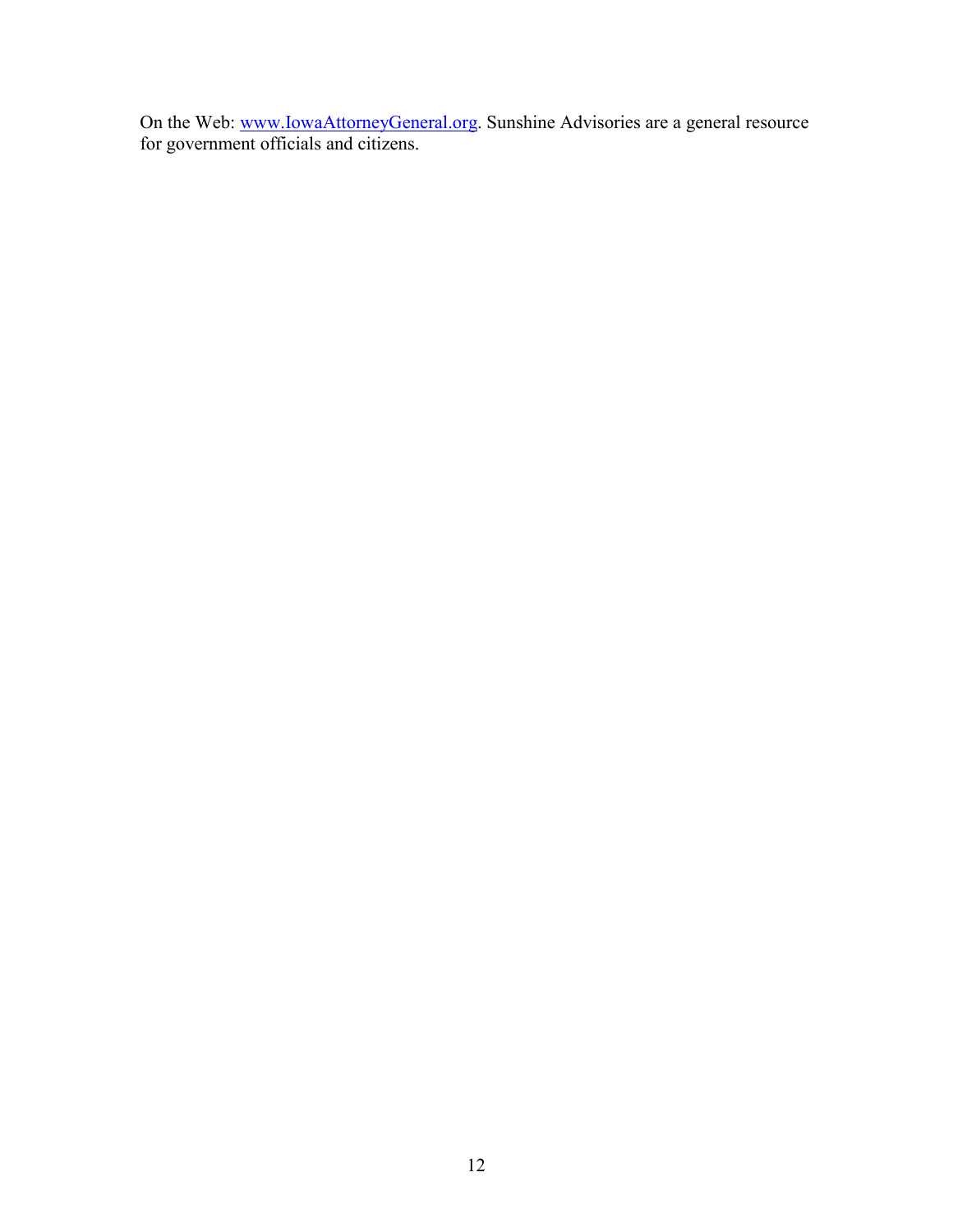**Sunshine Advisory Bulletin** 

A Bulletin on Iowa Open Meetings and Public Records Laws By Attorney General Tom Miller -- July 2004

### **Closed-Session Agendas:**

#### **Is an agenda required for a closed session?**

Meeting agendas posted in advance are the public's invitation to watch government in action. The public would have no way to decide whether to attend a meeting in the absence of an advance, descriptive agenda that lists the topics to be discussed in open session. But how does the agenda requirement apply to closed sessions, when the public cannot attend? Does the advance agenda really need to describe the topics to be discussed in closed session? If the public cannot attend a closed session, what is the point of the agenda?

#### **Iowa law does not exempt a governmental body from agenda requirements for closed sessions. Posting agendas for closed sessions gives the public an opportunity to:**

- **Check on why the session is closed**. Only a few topics can justify a closed session. Iowa Code sec. 21.5(1)(a-k). The public has an interest in examining the agenda to be sure that the reason for closing the session is among the reasons authorized by law.
- **Watch for the vote to close a session**. Governmental bodies cannot go into closed session without an affirmative vote of two-thirds of the members of the body, or an affirmative vote of all members present at the meeting. Iowa Code sec. 21.5(1). The public is entitled to hold accountable those members who vote to close a session and assess whether they have complied with the law.
- **Watch for final action in open session**. Even when a closed session is authorized by law, any final action must be taken in open session in full view of the public. Iowa Code sec. 21.5(3). The public needs to know what topic is under consideration in closed session in order to decide whether to remain at the meeting site and await a possible vote of the governmental body as the "final action" on that topic.

#### **In sum, closed session topics must be disclosed on the agenda in advance to give the public an opportunity to assess the reason for a closed session, hold accountable the members who vote to close a session, and decide whether to await a vote as final action.**

Citizens who have inquiries or complaints about public records or open meetings may call the Iowa Citizens' Aide/Ombudsman Office -- toll-free at 888-IA-OMBUD (888- 426-6283.)